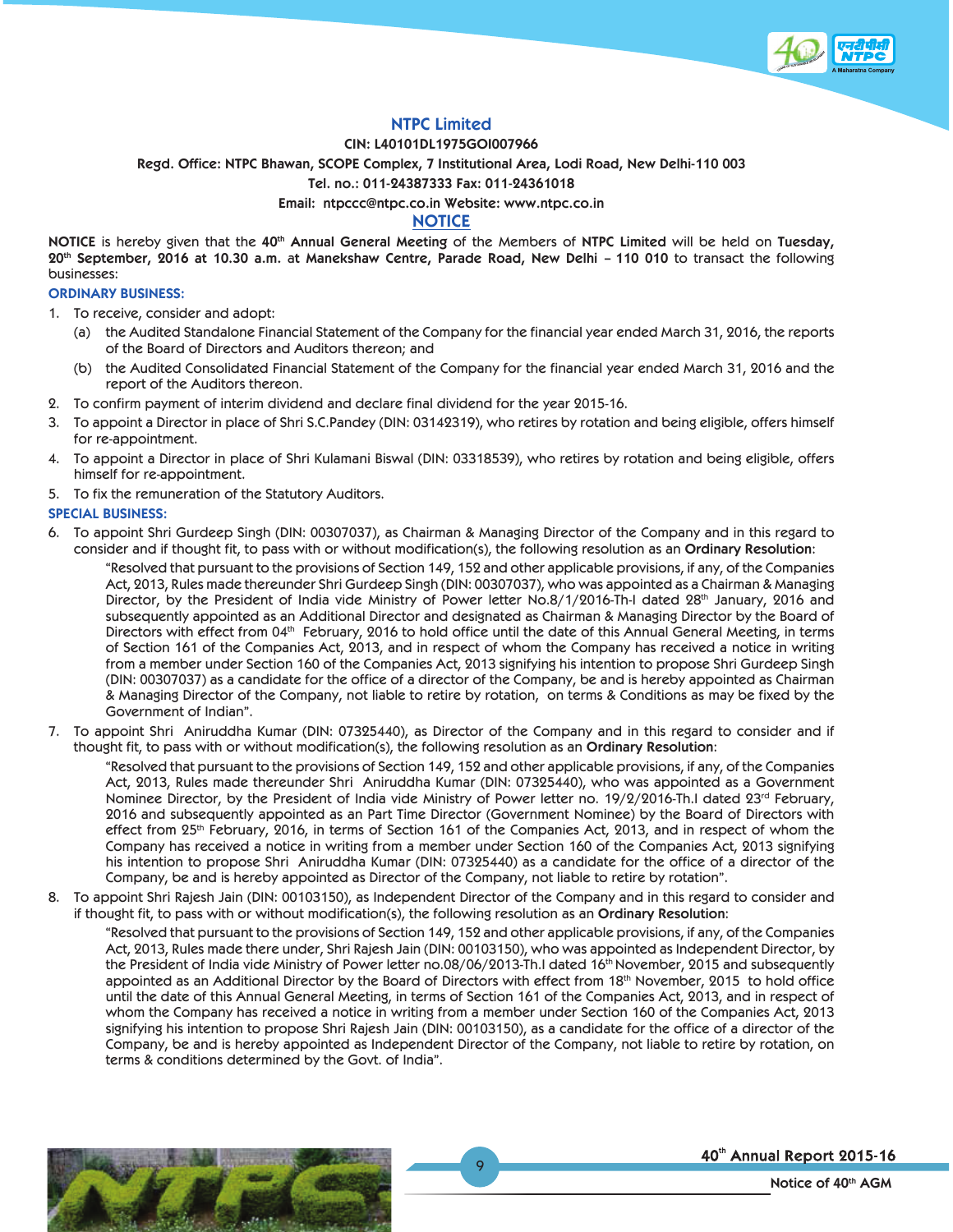

9. To appoint Dr. Gauri Trivedi (DIN: 06502788), as Independent Director of the Company and in this regard to consider and if thought fit, to pass with or without modification(s), the following resolution as an **Ordinary Resolution**:

"Resolved that pursuant to the provisions of Section 149, 152 and other applicable provisions, if any, of the Companies Act, 2013, Rules made thereunder, Dr. Gauri Trivedi (DIN: 06502788), who was appointed as Independent Director, by the President of India vide Ministry of Power letter no.08/06/2013-Th. I dated 16<sup>th</sup> November. 2015 and subsequently appointed as an Additional Director by the Board of Directors with effect from 18<sup>th</sup> November, 2015 to hold office until the date of this Annual General Meeting, in terms of Section 161 of the Companies Act, 2013, and in respect of whom the Company has received a notice in writing from a member under Section 160 of the Companies Act, 2013 signifying his intention to propose Dr. Gauri Trivedi (DIN: 06502788), as a candidate for the office of a director of the Company, be and is hereby appointed as woman Independent Director of the Company , not liable to retire by rotation, on terms & conditions determined by the Govt. of India".

10. To appoint Shri Seethapathy Chander (DIN: 02336635), as Independent Director of the Company and in this regard to consider and if thought fit, to pass with or without modification(s), the following resolution as an **Ordinary Resolution**:

 "Resolved that pursuant to the provisions of Section 149, 152 and other applicable provisions, if any, of the Companies Act, 2013, Rules made thereunder, Shri Seethapathy Chander (DIN: 02336635), who was appointed as Independent Director, by the President of India vide Ministry of Power letter no.08/06/2013-Th.I dated 13th June,2016 and subsequently appointed as an Additional Director by the Board of Directors with effect from 22<sup>nd</sup> June, 2016 to hold office until the date of this Annual General Meeting, in terms of Section 161 of the Companies Act, 2013, and in respect of whom the Company has received a notice in writing from a member under Section 160 of the Companies Act, 2013 signifying his intention to propose Shri Seethapathy Chander (DIN: 02336635), as a candidate for the office of a director of the Company, be and is hereby appointed as Independent Director of the Company, not liable to retire by rotation, on terms & conditions determined by the Govt. of India".

11. To raise funds upto  $\bar{z}$  15,000 Crore through issue of Bonds/Debentures on Private Placement basis and in this regard to consider and if thought fit, to pass, with or without modification(s), following resolution as a **Special Resolution**:

 "Resolved that pursuant to Section 23, 42 , 71 and other applicable provisions of the Companies Act, 2013 read with Rule 14 (2) of the Companies (Prospectus and Allotment of Securities) Rules, 2014 and any other applicable statutory provisions (including any statutory modification or re-enactments thereof) the Board of Directors of the Company (the "Board") be and are hereby authorized to make offer(s) or invitation(s) to subscribe to the secured/ unsecured, redeemable, taxable/tax-free, cumulative/non-cumulative, non-convertible debentures ("Bonds") upto Rs. 15,000 Crore in one or more tranches/ series not exceeding 30 (thirty),through private placement, in domestic market for capex, working capital and general corporate purpose , during the period commencing from the date of passing of Special Resolution till completion of one year thereof or the date of next Annual General Meeting in the financial year 2017-18 whichever is earlier in conformity with rules, regulations, notifications and enactments as may be applicable from time to time, subject to the total borrowings of the Company approved by the shareholders under Section 180(1) (c) of Companies Act, 2013.

 Resolved further that the Board be and is hereby authorized to do or delegate from time to time, all such acts, deeds and things as may be deemed necessary to give effect to private placement of such Bonds including but not limited to determining the face value, issue price, issue size, tenor, timing, amount, security, coupon/interest rate, yield, listing, allotment and other terms and conditions of issue of Bonds as it may, in its absolute discretion, consider necessary".

12. To ratify the remuneration of the Cost Auditors for the financial year 2016-17 and in this regard to consider and if thought fit, to pass, with or without modification(s), the following resolution as an **Ordinary Resolution:**

 "Resolved that pursuant to the provisions of Section 148 and all other applicable provisions of the Companies Act, 2013 and the Companies (Audit and Auditors) Rules, 2014 [including any statutory modification(s)], the Company hereby ratify the remuneration of  $\bar{\zeta}$  28,87,500/- (Rs. Twenty eight lacs eighty seven thousands five hundred only)as approved by the Board of Directors payable to Cost Auditors appointed by the Board of Directors of the Company to conduct the audit of the cost records of the Company for the financial year 2016-17 as per detail set out in the Statement annexed to the Notice convening this Meeting.

 Resolved further that the Board of Directors of the Company be and is hereby authorised to do all acts, deeds, matters and things as may be considered necessary, desirable or expedient for giving effect to this resolution."

By order of the Board of Directors

(A.K. Rastogi) Company Secretary

Place: New Delhi Date: 3rd August, 2016

40th Annual Report 2015-16

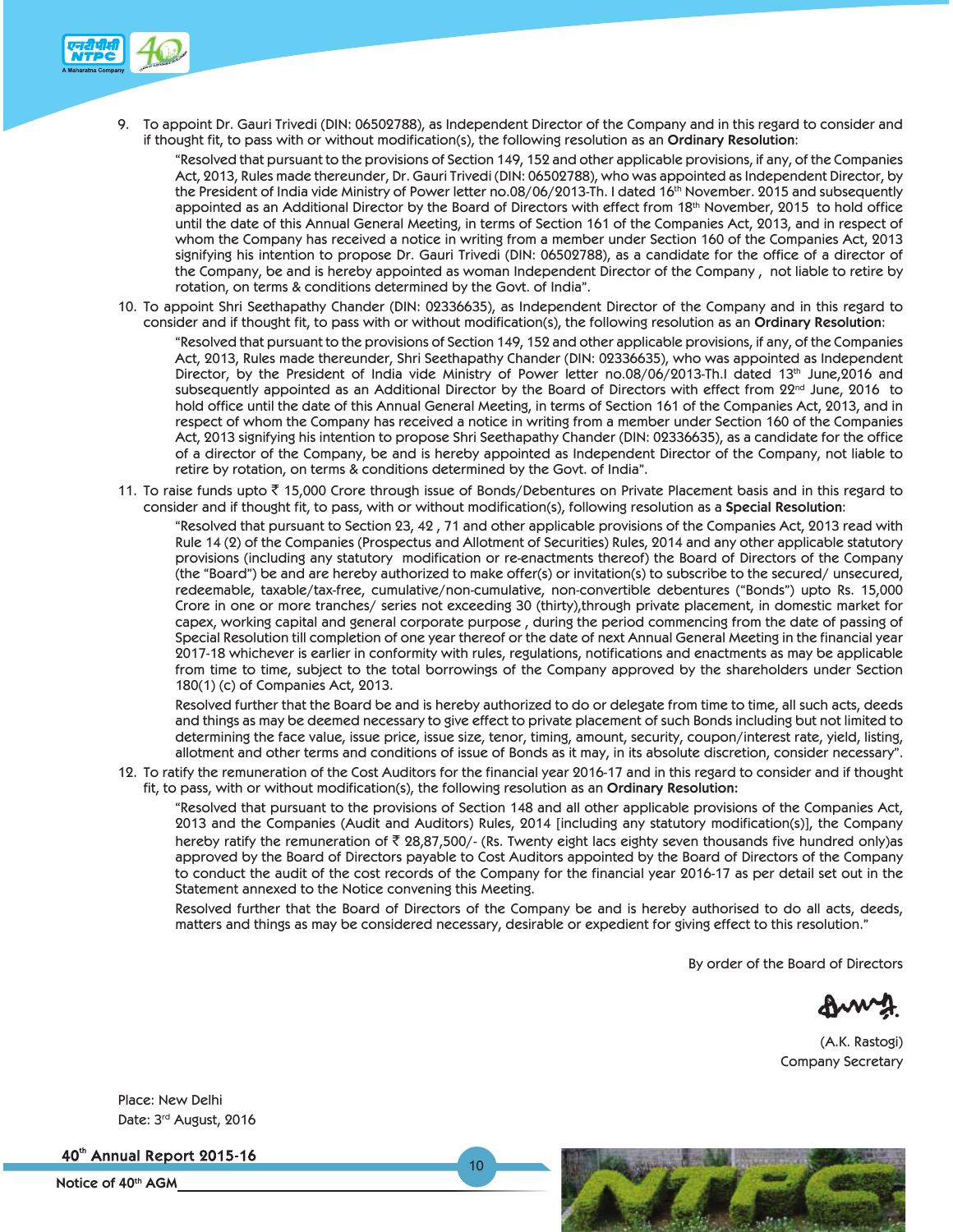

## **Notes:-**

- 1. The relevant explanatory statement pursuant to Section 102 of the Companies Act, 2013, in respect of Special Business, as set out above is annexed hereto.
- 2. **A member entitled to attend and vote at the meeting is entitled to appoint a proxy to attend and vote instead of himself/ herself and the proxy need not be a member of the company. In order to be effective, the proxy form duly completed should be deposited at the registered office of the company not less than forty eight hours before the scheduled time of the annual general meeting. Blank proxy form is enclosed.**

 **Pursuant to the provisions of Section 105 of the Companies Act, 2013, a person can act as a proxy on behalf of members not exceeding fifty and holding in the aggregate not more than ten percent of the total share capital of the company carrying voting rights. A member holding more than ten percent of the total share capital of the company carrying voting rights may appoint a single person as proxy and such person shall not act as a proxy for any other person or shareholder. Proxies submitted on behalf of limited companies, societies, etc. must be supported by an appropriate resolution / authority, as applicable.**

- 3. Every member entitled to vote at a meeting of the company or on any resolution to be moved thereat, shall be entitled during the period beginning twenty four hours before the time fixed for the commencement of the meeting and ending with the conclusion of the meeting, to inspect the proxies lodged, at any time during the business hours of the company, provided not less than three days' notice in writing of the intention to inspect is given to the company.
- 4. Corporate Members intending to send their authorized representatives to attend the Meeting are requested to send a certified copy of the Board Resolution authorizing their representative to attend and vote on their behalf at the Meeting.
- 5. In compliance with provisions of Regulation 44 of the SEBI (Listing Obligations & Disclosure Requirements) Regulations, 2015 as well as Section 108 of the Companies Act, 2013 read with the Companies (Management and Administration) Rules, 2014 (as amended), the Company is offering remote E- voting facility to all the Shareholders of the Company in respect of items to be transacted at this Annual General Meeting. User ID and Password including instructions for e-voting are given overleaf of Proxy form. All members are requested to read those instructions carefully before casting their e-vote. Once the vote on a resolution is cast by a Member, the Member shall not be allowed to change it subsequently. Further, the Members who have cast their vote electronically shall not be allowed to vote again at the Meeting. Members who have not voted electronically can cast their vote at the meeting through ballot papers.
- 6. Brief resume of the Directors seeking appointment or re-appointment, as required under Regulation 36 of SEBI (Listing Obligations & Disclosure Requirements) Regulations, 2015, is annexed hereto and forms part of the Notice.
- 7. Members are requested to:
	- i. note that copies of Annual Report will not be distributed at the Annual General Meeting.
	- ii. bring their copies of Annual Report, Notice and Attendance Slip duly completed and signed at the meeting.
	- iii. note that the attendance slip/ proxy form should be signed as per the specimen signature registered with the Karvy Computershare Private Limited, Registrar & Transfer Agent (RTA)/ Depository Participant (DP).
	- iv. deliver duly completed and signed Attendance Slip at the entrance of the meeting venue as entry to the Hall will be strictly on the basis of the entry slip available at the counters at the venue to be exchanged with the attendance slip.
	- v. note that in case of joint holders attending the meeting, only such joint holder who is higher in the order of names will be entitled to vote.
	- vi. quote their Folio / Client ID & DP ID Nos. in all correspondence.
	- vii. note that due to strict security reasons mobile phones, briefcases, eatables and other belongings will not be allowed inside the Auditorium.
	- viii. note that no gifts/coupons will be distributed at the Annual General Meeting.
- 8. The Board of Directors, in its meeting held on January 29, 2016, had declared an interim dividend @ 16 % ( $\bar{z}$  1.60 per share) on the paid-up equity share capital of the company which was paid on February 15, 2016. Members who have not encashed or not received their dividend warrants may approach RTA of the Company for revalidating the warrants or for obtaining duplicate warrants.
- 9. The Register of Members and Share Transfer Books of the Company will remain closed from September 10, 2016 to September 20, 2016 (both days inclusive). The Board of Directors, in its Meeting held on May 30, 2016, has recommended a final dividend @ 17.5% ( $\bar{\tau}$  1.75 per share) on the paid-up equity share capital of the company. The final dividend on equity shares, as recommended by the Board of Directors, subject to the provisions of the Companies Act, 2013, if declared at the Annual General Meeting, will be paid on September 30, 2016 to the Members whose names appear on the Company's Register of Members on September 20, 2016 in respect of physical shares. In respect of dematerialized shares, the dividend will be payable to the "beneficial owners" of the shares whose names appear in the Statement of Beneficial Ownership furnished by National Securities Depository Limited and Central Depository Services (India) Limited as at the close of business hours on September 9, 2016.
- 10. Pursuant to the provisions of Section 205A(5) and 205C of the Companies Act, 1956, the Company has transferred the unpaid or unclaimed final dividend for the financial year 2007-08 and interim dividend for the financial year 2008-09, before due dates, to the Investor Education and Protection Fund (IEPF) established by the Central Government. The

11



# 40th Annual Report 2015-16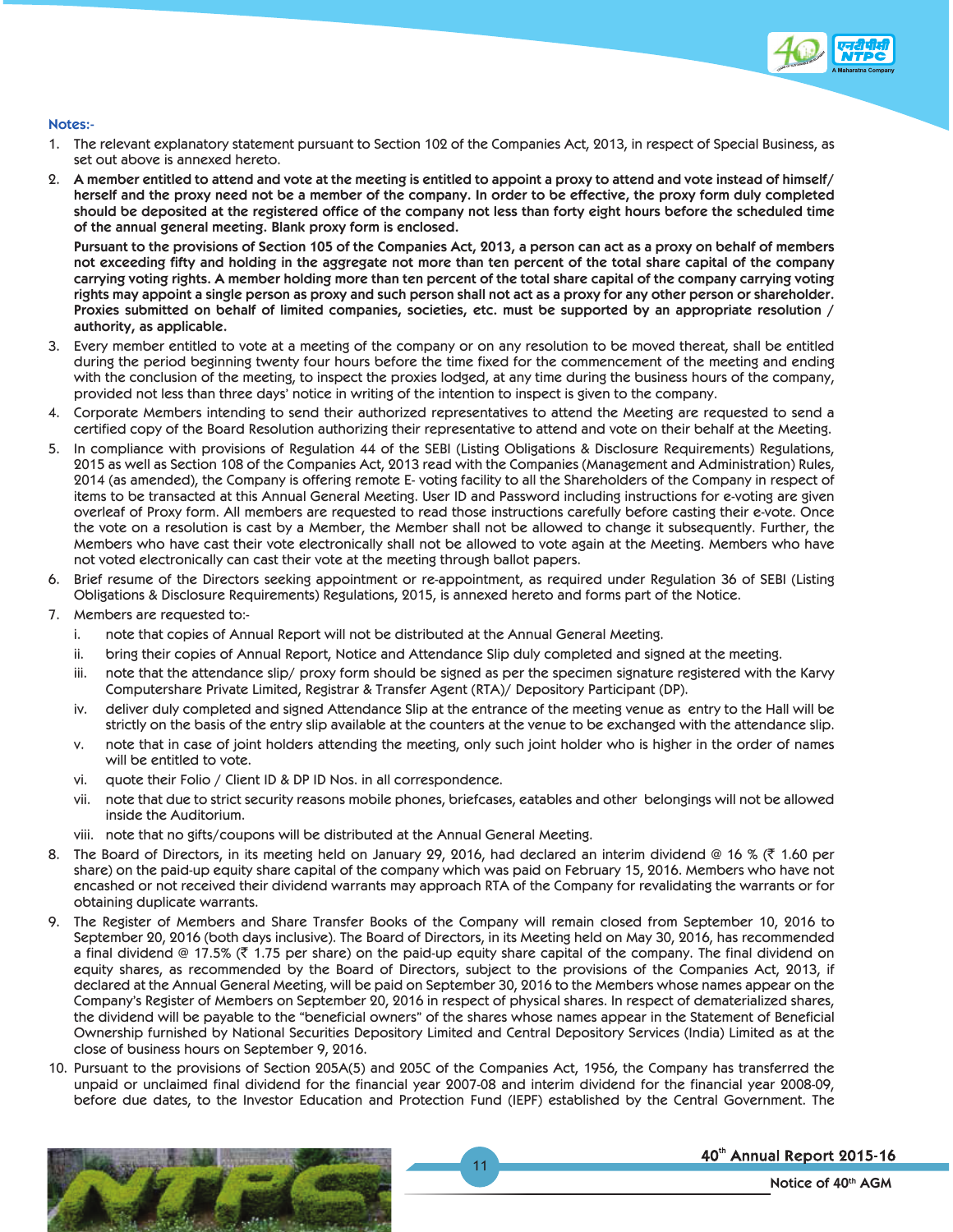

Ministry of Corporate Affairs (MCA) on 10<sup>th</sup> May, 2012 has notified the Investor Education and Protection Fund (Uploading of information regarding unpaid and unclaimed amounts lying with companies) Rules, 2012 (IEPF Rules), which is applicable to the Company. Pursuant to the provisions of IEPF Rules, the Company has uploaded the details of unpaid and unclaimed amounts lying with the Company as on September 18, 2015 (date of last Annual General Meeting) on the website of the Company (www.ntpc.co.in) and also on the website of the Ministry of Corporate Affairs (http://www.iepf.gov.in).

- 11. Unclaimed final dividend for the financial year 2008-09 and Interim dividend for the financial year 2009-10 will be due for transfer to the Investor Education and Protection Fund of the Central Government on or before 18<sup>th</sup> November, 2016 & 12<sup>th</sup> May 2017 respectively pursuant to the provisions of Section 205A of the Companies Act, 1956 (or Section 124 of the Companies Act, 2013, once notified).
- 12. Members, who have not registered their NECS Mandate, are requested to send their NECS Mandate Form to the Registrar / Investor Service Department of the Company or to their DP, as the case may be. For any change in bank particulars due to banker having migrated their operations to core banking solutions, Members are requested to register a fresh NECS Mandate with the revised bank particulars.
- 13. Members holding shares in multiple folios in physical mode are requested to apply for consolidation to the Company or its Registrar & Transfer Agent ( RTA) alongwith relevant Share Certificates.
- 14. The Securities and Exchange Board of India (SEBI) has mandated the submission of Permanent Account Number (PAN) by every participant in securities market. Members holding shares in electronic form are, therefore requested to submit PAN to their DP with whom they are maintaining their demat accounts. It has also made mandatory for the transferee(s) to furnish a copy of PAN card to the Company/RTAs for registration of transfers and for securities market transactions and off-market/ private transactions involving transfer of shares of listed companies in physical form. Accordingly, members holding shares in physical mode should attach a copy of their PAN Card for every transfer request sent to the Company / RTA.
- 15. Members, holding shares in physical form, may avail of the facility of nomination in terms of Section 72 of the Companies Act, 2013 by nominating in the Form-SH 13 as prescribed in the Companies (Share Capital & Debentures) Rule, 2014, any person to whom their shares in the Company shall vest on occurrence of event stated in the Form. Those holding shares in physical form may send Form-SH 13 in duplicate to RTA of the Company. In case of shares held in dematerialized form, the nomination has to be lodged with the respective DP.
- 16. Members are requested to notify immediately any change of address:
	- i. to their DP in respect of shares held in dematerialized form, and
	- ii. to the Company at its Registered Office or to its RTA in respect of their physical shares, if any, quoting their folio number.
- 17. Members desirous of getting any information on any items of business of this Meeting are requested to address their queries to Smt. Sangeeta Bhatia, General Manager (Finance) and Chief Investor Relation Officer of the Company at the registered office of the company at least ten days prior to the date of the meeting, so that the information required can be made readily available at the meeting.
- 18. Annual listing fee for the year 2016-17 has been paid to all Stock Exchanges wherein shares of the Company are listed. Also, the Annual Custodian Fee for the year 2016-17 was paid to both Depositories i.e. Central Depository Services (India) Limited and National Securities Depository Limited.
- 19. Pursuant to Section 139 of the Companies Act, 2013, the Auditors of a Government Company are to be appointed or re-appointed by the Comptroller and Auditor General of India (C&AG) and in pursuant to Section 142 of the Companies Act, 2013, their remuneration is to be fixed by the Company in the Annual General Meeting or in such manner as the Company in general meeting may determine. The Members of the Company, in 39th Annual General Meeting held on September 18, 2015, authorised the Board of Directors to fix the remuneration of Statutory Auditors for the financial year 2015-16. Accordingly, the Board of Directors has fixed audit fee of  $\bar{\tau}$  1,40,00,000/- (Rupees one crore forty lac only) for the Statutory Auditors for the financial year 2015-16 in addition to applicable service tax, education cess and reimbursement of actual traveling and out-of-pocket expenses for visits to accounting units. The Statutory Auditors of the Company for the year 2016-17 have been appointed by the C&AG. Accordingly, the Members may authorise the Board to fix an appropriate remuneration of Statutory Auditors as may be deemed fit by the Board for the year 2016-17.
- 20. None of the Directors of the Company is in any way related with each other.
- 21. All documents referred to in the accompanying notice are open for inspection at the registered office of the Company on all working days (barring Saturday and Sunday) between 11.00 a.m. to 1.00 p.m. prior to the Annual General Meeting.
- 22. **Members who have not registered their e-mail addresses so far or who want to update their e-mail address, are requested to approach their respective DP (for electronic holding) or with R&TA/ Company (for physical holding), for receiving all communication including Annual Report, Notices, Circulars, NECS intimation etc. for the Company electronically.**

\*\*\*

12

23. Route map to the venue of the Annual General Meeting is enclosed.

40th Annual Report 2015-16

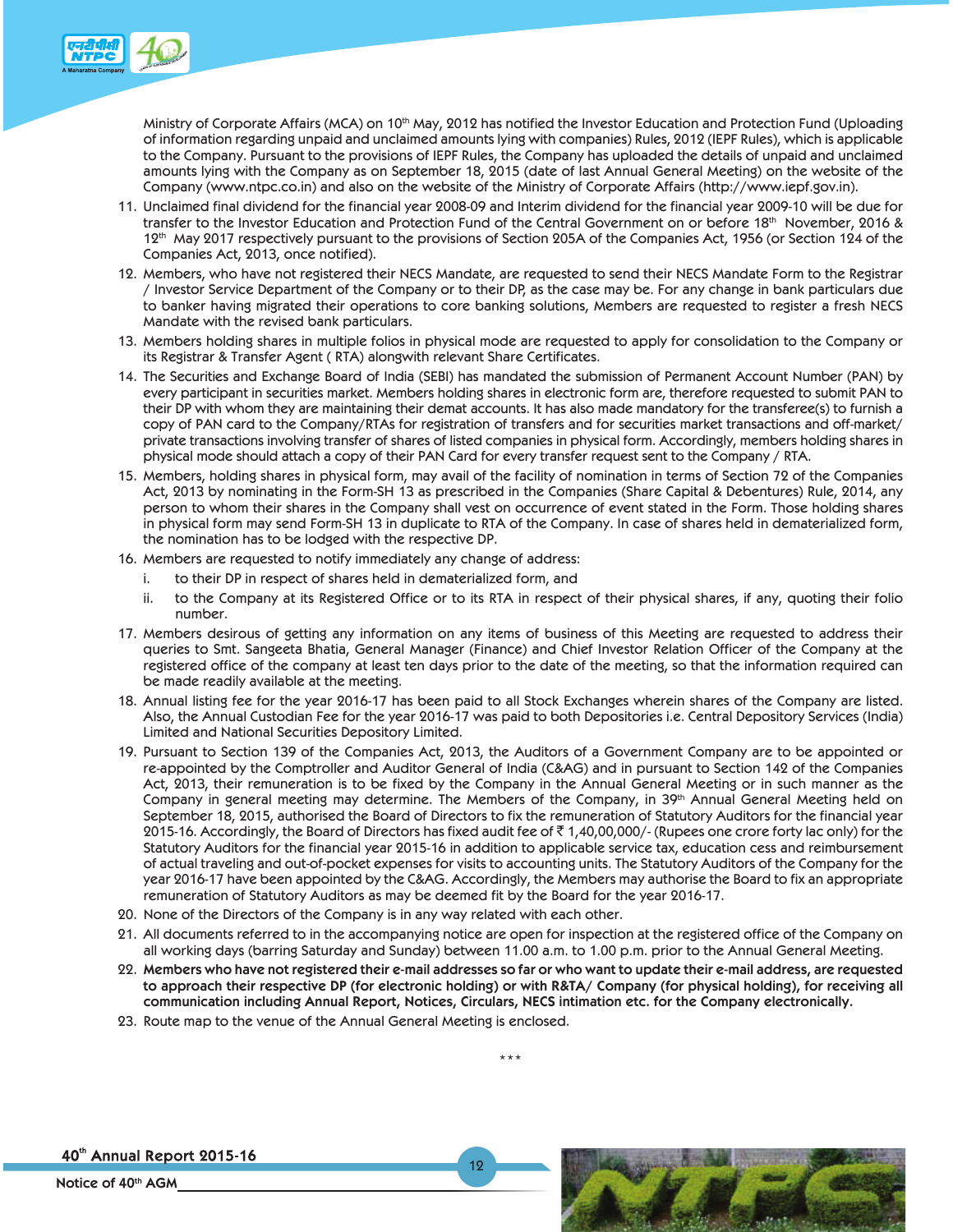

# **EXPLANATORY STATEMENT**

### **Item No. 6**

Shri Gurdeep Singh (DIN: 00307037), was appointed as Chairman & Managing Director of the Company by the President of India vide letter No.8/1/2016-Th-I dated 28<sup>th</sup> January,2016 issued by Ministry of Power for a period of five years and was accordingly appointed as an Additional Director w.e.f 4<sup>th</sup> February, 2016 to hold office upto this Annual General Meeting. The Company has received a notice in writing from a member pursuant to the provisions of Section 160 of the Companies Act, 2013 (the Act), signifying his intention to propose Shri Gurdeep Singh for the office of Chairman & Managing Director. Shri Gurdeep Singh, if appointed, shall not be liable to retire by rotation. The terms and conditions regulating the appointment of Shri Gurdeep Singh as Chairman & Managing Director is to be determined by the Government of India.

His brief resume, inter-alia, giving nature of expertise in specific functional area, shareholding in the Company, other directorship, Membership/Chairmanship of Committees and other particulars are provided elsewhere which forms part of this notice.

None of the Directors, Key Managerial Personnel of the Company or their relatives except Shri Gurdeep Singh, is in any way, concerned or interested, financially or otherwise, in the resolution.

The Board recommends the resolution for your approval.

#### **Item No. 7**

Shri Aniruddha Kumar (DIN: 07325440) was appointed as Government Nominee Director of the Company by the President of India vide letter no. 19/2/2016-Th.I dated 23rd February, 2016 and was accordingly appointed as an Additional Director w.e.f 25th February, 2016 to hold office upto the date of this Annual General Meeting. The Company has received a notice in writing from a member pursuant to the provisions of Section 160 of the Act, signifying his intention to propose Shri Aniruddha Kumar for the office of Director (Government Nominee). Shri Aniruddha Kumar, if appointed, shall not be liable to retire by rotation.

His brief resume, inter-alia, giving nature of expertise in specific functional area, shareholding in the Company, other directorship, Membership/Chairmanship of Committees and other particulars are provided elsewhere which forms part of this notice.

None of the Directors or Key Managerial Personnel of the Company or their relatives except Shri Aniruddha Kumar, is in any way, concerned or interested, financially or otherwise, in the resolution.

The Board recommends the resolution for your approval.

#### **Item No.8**

Shri Rajesh Jain (DIN: 00103150), was appointed as Non-Official part-time Director i.e. Independent Director of the Company by the President of India vide letter No.08/06/2013-Th-I dated 16<sup>th</sup> November, 2015 issued by Ministry of Power for a period of three years and was accordingly appointed as an Additional Director w.e.f 18<sup>th</sup> November, 2015 to hold office upto this Annual General Meeting. The Company has received a notice in writing from a member pursuant to the provisions of Section 160 of the Act, signifying his intention to propose Shri Rajesh Jain for the office of Independent Director. Shri Rajesh Jain, if appointed, will not be liable to retire by rotation.

His brief resume, inter-alia, giving nature of expertise in specific functional area, shareholding in the Company, other directorship, Membership/Chairmanship of Committees and other particulars are provided elsewhere which forms part of this notice. Shri Rajesh Jain would bring with him immense experience to the Company in the areas of information technology, management and administration. His association would be of immense benefit to the Company, accordingly, it is proposed to appoint Shri Rajesh Jain as an Independent Director.

None of the Directors, Key Managerial Personnel of the Company or their relatives except Shri Rajesh Jain, is in any way, concerned or interested, financially or otherwise, in the resolution.

The Board recommends the resolution for your approval.

#### **Item No. 9**

Dr. Gauri Trivedi (DIN: 06502788), was appointed as Non-Official part-time Director i.e. Independent Director of the Company by the President of India vide letter No.08/06/2013-Th-I dated 16<sup>th</sup> November, 2015 issued by Ministry of Power for a period of three years and was accordingly appointed as an Additional Director w.e.f 18<sup>th</sup> November, 2016 to hold office upto this Annual General Meeting. The Company has received a notice in writing from a member pursuant to the provisions of Section 160 of the Act, signifying his intention to propose Dr. Gauri Trivedi for the office of Independent Director. Dr. Gauri Trivedi, if appointed, will not be liable to retire by rotation.

Her brief resume, inter-alia, giving nature of expertise in specific functional area, shareholding in the Company, other directorship, Membership/Chairmanship of Committees and other particulars are provided elsewhere which forms part of this notice. Dr. Gauri Trivedi has wide experience in the area of public administration & academics and she would bring with her varied experience to the Company in the areas of management and administration. Her association would be of immense benefit to the Company accordingly, it is proposed to appoint Dr. Gauri Trivedi as an Independent Director.

None of the Directors, Key Managerial Personnel of the Company or their relatives except Dr. Gauri Trivedi, is in any way, concerned or interested, financially or otherwise, in the resolution.

The Board recommends the resolution for your approval.

#### **Item No. 10**

Shri Seethapathy Chander (DIN: 02336635), was appointed as Non-Official part-time Director i.e. Independent Director of the Company by the President of India vide letter No.08/06/2013-Th-I dated 13th June, 2016 issued by Ministry of Power for a period of three years and was accordingly appointed as an Additional Director w.e.f 22<sup>nd</sup> June, 2016 to hold office upto this Annual General Meeting. The Company

13



## 40th Annual Report 2015-16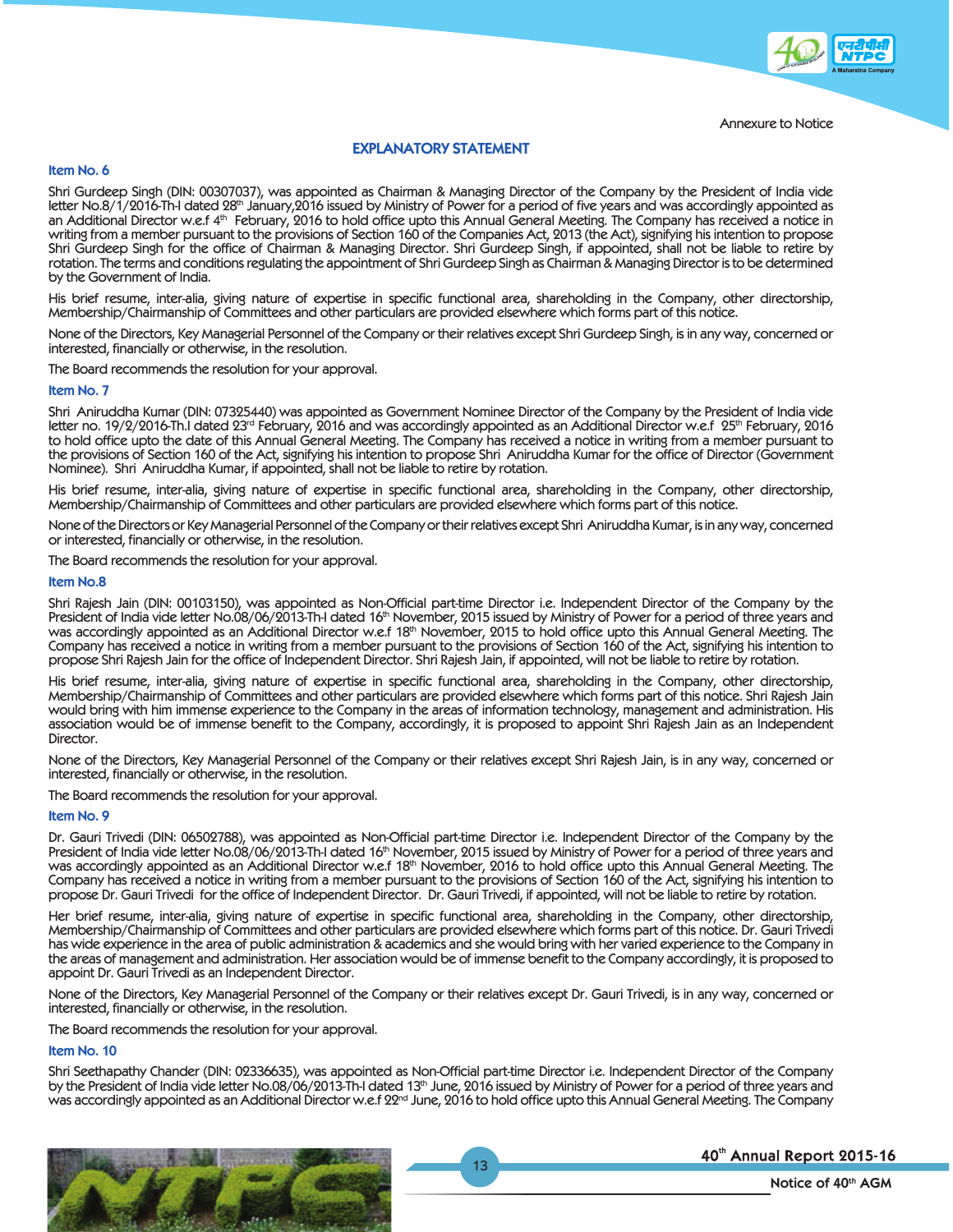

has received a notice in writing from a member pursuant to the provisions of Section 160 of the Act, signifying his intention to propose Shri Seethapathy Chander for the office of Independent Director. Shri Seethapathy Chander, if appointed, will not be liable to retire by rotation.

His brief resume, inter-alia, giving nature of expertise in specific functional area, shareholding in the Company, other directorship, Membership/Chairmanship of Committees and other particulars are provided elsewhere which forms part of this notice. Shri Seethapathy Chander has started his career with NTPC and also served in ADB. He has extensive knowledge of energy sector. His association with NTPC would be of immense benefit to the Company, accordingly, it is proposed to appoint Shri Seethapathy Chander as an Independent Director.

None of the Directors, Key Managerial Personnel of the Company or their relatives except Shri Seethapathy Chander, is in any way, concerned or interested, financially or otherwise, in the resolution.

The Board recommends the resolution for your approval.

#### **Item No. 11**

The Company is the largest power producer in India with installed capacity of 40,012 MW (standalone) as on 31<sup>st</sup> March 2016. The projects of the Company (expect solar) are to be financed by debt & equity in the ratio of 70:30. As the Company is under a rapid capacity expansion mode, major portion of capital expenditure requirement of the Company has to be funded by debt. The Company borrows in the form of non-convertible bonds/ debentures, rupee term loans from banks and financial institutions, foreign currency borrowings, foreign currency bonds etc. The non-convertible bonds/ debentures are raised by the Company under public issue route or through private placement basis.

In addition to capital expenditure requirement as explained above, Company also needs to borrow for meeting its working capital requirement and other general corporate purpose which is partly proposed to be met through issuance of non-convertible bonds.

As per Section 42 of Companies Act, 2013 read with rule 14(2) of the Companies (Prospectus and Allotment of Securities) Rules, 2014, a Company shall not make a Private Placement of its securities unless the proposed offer of securities or invitation to subscribe to securities has been previously approved by the Shareholders of the Company by a Special Resolution for each of the offers or invitations. However, in case of offer or invitation for "non convertible debentures", it shall be sufficient, if the Company passes a previous Special Resolution only once in a year for all the offers or invitations for such debentures during the year.

In view of the above, approval of the Shareholders of the Company is being sought to authorize the Board of Directors to make offer(s) or invitation(s) to subscribe to the secured/ unsecured, redeemable, taxable/tax-free, cumulative/non-cumulative, non-convertible debentures ("Bonds") upto  $\bar{\tau}$  15,000 Crore in one or more tranches/ series not exceeding 30 (thirty), through private placement, in domestic market for capex, working capital and general corporate purposes during the period commencing from the date of passing of Special Resolution till completion of one year thereof or the date of next Annual General Meeting in the financial year 2017-18 whichever is earlier, subject to ceiling approved by the shareholders under Section 180(1)(c) of Companies Act 2013.

The Board of Directors of the Company in its Meeting held on 29<sup>th</sup> July, 2016 has approved the proposal and recommends the passing of the proposed Special Resolution.

The Directors or key managerial personnel or their relatives do not have concern or interest, financial or otherwise, in passing of the said Special Resolution, except to the extent of their shareholding in the Company.

#### **Item No. 12**

Based on recommendation of Audit Committee, the Board of Directors in its meeting held on 29<sup>th</sup> July, 2016 has approved the names of the six cost accountant firms for appointment as cost auditors. Total fee of  $\bar{\ell}$  28,87,500/- is payable for cost audit for the Financial year 2016-17. The fee structure for cost audit is broadly based on station capacity and number of stations. The reimbursement of applicable statutory taxes/ levies shall in addition to fees. The names of cost auditors are as under:

| SI. No. | Name of Cost Auditors                     |
|---------|-------------------------------------------|
|         | M/s Bandyopadhyaya Bhaumik & Co., Kolkata |
|         | M/s S. Dhal & Co., Bhubaneshwar           |
|         | M/s Musib & Co., Mumbai                   |
|         | M/s Narasimha Murthy & Co., Hyderabad     |
|         | M/s Sanjay Gupta & Associates, New Delhi  |
|         | M/s R.J.Goel & Co., Delhi                 |

As per Rule 14 of Companies (Audit and Auditors) Rules, 2014 read with section 148(3) of the Companies Act, 2013, the remuneration recommended by the Audit Committee shall be considered and approved by the Board of Directors and ratified subsequently by the shareholders.

Accordingly, members are requested to ratify the remuneration payable to the Cost Auditors for the financial year 2016-17.

14

None of the Directors or Key Managerial Personnel of the Company or their relatives is in any way, concerned or interested, financially or otherwise, in the resolution.

The Board recommends the resolution for your approval.

**By order of the Board of Directors**

(A.K. Rastogi) Company Secretary

Place: New Delhi Date: 3rd August, 2016

40th Annual Report 2015-16

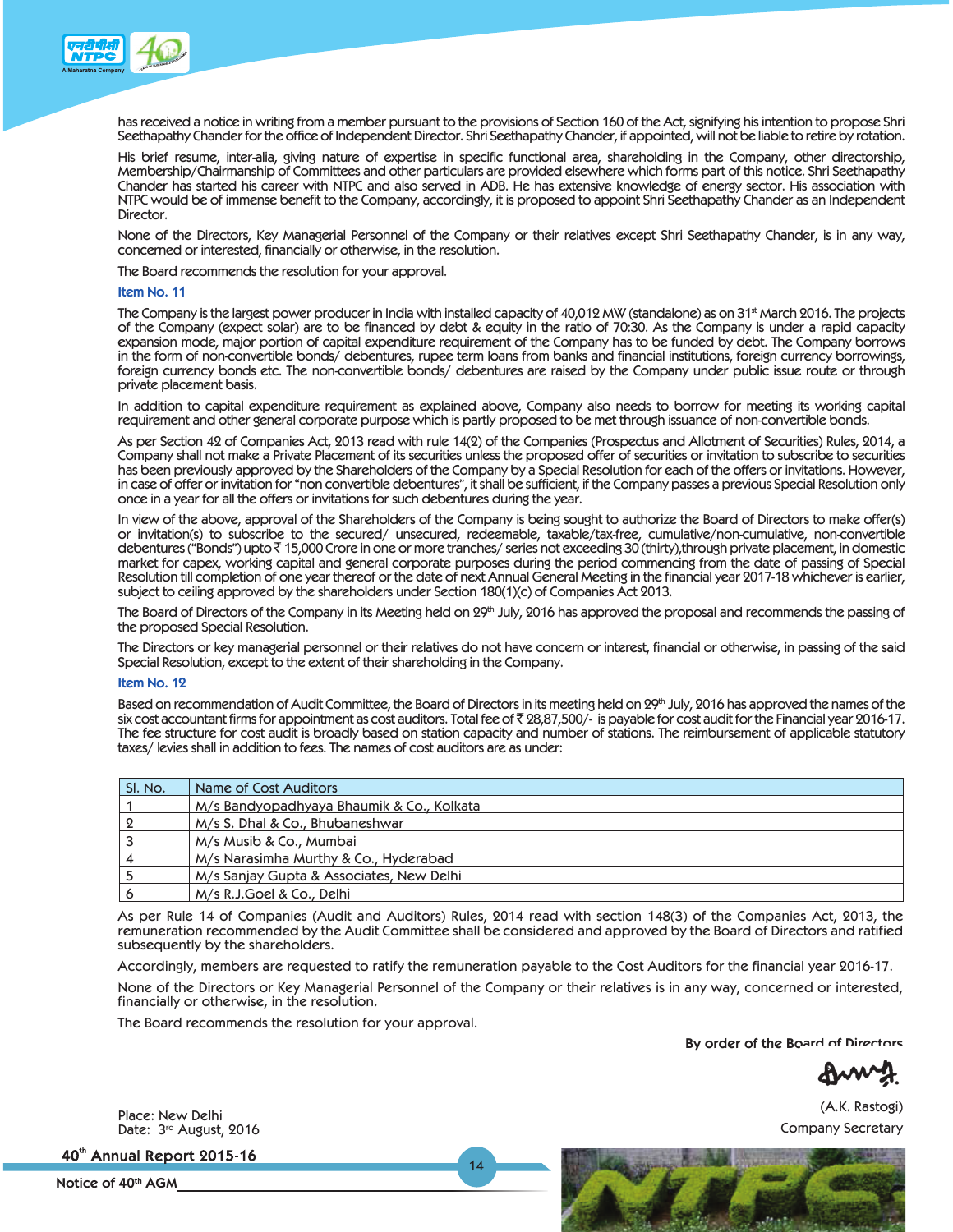

# **BRIEF RESUME OF THE DIRECTORS SEEKING ELECTION/ RE-ELECTION :**

| Name                                               | <b>Shri Gurdeep</b><br>Singh                                                                                                                                                                                                                                                                                                              | Shri S.C.Pandey                                                                                                                                                                                                                                                                                                                                                                                                                                                                                                                                                                                                                        | Shri K. Biswal                                                                                                                                                                                                                                                                                                                                                                                                                                                                                                                                                                              | Shri Aniruddha Kumar                                                                                                                                                                                                                                                                                    | Shri Rajesh Jain                                                                                                                                                                                                                                                                                                                                                                                                                                                                                                                                                                                                                                                                                             | Dr. Gauri Trivedi                                                                                                                                                                                                                                                                                                                                                                                                                                                                                                                                                                                                                                                                                                                                                                                                                                                                                                                                                                                                                                                                                                                                                                                                                                                                                                                                                                                                                                                                                                                                                                                                                                                                                                                                                                                                                                                                                                                                                                                                                                   | <b>Shri Seethapathy</b><br>Chander                                                                                                                                                                                                                                                                            |
|----------------------------------------------------|-------------------------------------------------------------------------------------------------------------------------------------------------------------------------------------------------------------------------------------------------------------------------------------------------------------------------------------------|----------------------------------------------------------------------------------------------------------------------------------------------------------------------------------------------------------------------------------------------------------------------------------------------------------------------------------------------------------------------------------------------------------------------------------------------------------------------------------------------------------------------------------------------------------------------------------------------------------------------------------------|---------------------------------------------------------------------------------------------------------------------------------------------------------------------------------------------------------------------------------------------------------------------------------------------------------------------------------------------------------------------------------------------------------------------------------------------------------------------------------------------------------------------------------------------------------------------------------------------|---------------------------------------------------------------------------------------------------------------------------------------------------------------------------------------------------------------------------------------------------------------------------------------------------------|--------------------------------------------------------------------------------------------------------------------------------------------------------------------------------------------------------------------------------------------------------------------------------------------------------------------------------------------------------------------------------------------------------------------------------------------------------------------------------------------------------------------------------------------------------------------------------------------------------------------------------------------------------------------------------------------------------------|-----------------------------------------------------------------------------------------------------------------------------------------------------------------------------------------------------------------------------------------------------------------------------------------------------------------------------------------------------------------------------------------------------------------------------------------------------------------------------------------------------------------------------------------------------------------------------------------------------------------------------------------------------------------------------------------------------------------------------------------------------------------------------------------------------------------------------------------------------------------------------------------------------------------------------------------------------------------------------------------------------------------------------------------------------------------------------------------------------------------------------------------------------------------------------------------------------------------------------------------------------------------------------------------------------------------------------------------------------------------------------------------------------------------------------------------------------------------------------------------------------------------------------------------------------------------------------------------------------------------------------------------------------------------------------------------------------------------------------------------------------------------------------------------------------------------------------------------------------------------------------------------------------------------------------------------------------------------------------------------------------------------------------------------------------|---------------------------------------------------------------------------------------------------------------------------------------------------------------------------------------------------------------------------------------------------------------------------------------------------------------|
| Date of Birth<br>& Age                             | 07/07/1965<br>51 Years                                                                                                                                                                                                                                                                                                                    | 20/08/1957<br>59 Years                                                                                                                                                                                                                                                                                                                                                                                                                                                                                                                                                                                                                 | 09/04/1961<br>55 Years                                                                                                                                                                                                                                                                                                                                                                                                                                                                                                                                                                      | 31/08/1961<br>55 years                                                                                                                                                                                                                                                                                  | 15/08/1967<br>49 Years                                                                                                                                                                                                                                                                                                                                                                                                                                                                                                                                                                                                                                                                                       | 18/05/1960<br>56 Years                                                                                                                                                                                                                                                                                                                                                                                                                                                                                                                                                                                                                                                                                                                                                                                                                                                                                                                                                                                                                                                                                                                                                                                                                                                                                                                                                                                                                                                                                                                                                                                                                                                                                                                                                                                                                                                                                                                                                                                                                              | 27/12/1954<br>61 Years                                                                                                                                                                                                                                                                                        |
| Date of<br>Appointment                             | 04/02/2016                                                                                                                                                                                                                                                                                                                                | 01/10/2013                                                                                                                                                                                                                                                                                                                                                                                                                                                                                                                                                                                                                             | 09/12/2013                                                                                                                                                                                                                                                                                                                                                                                                                                                                                                                                                                                  | 25/02/2016                                                                                                                                                                                                                                                                                              | 18/11/2015                                                                                                                                                                                                                                                                                                                                                                                                                                                                                                                                                                                                                                                                                                   | 18/11/2015                                                                                                                                                                                                                                                                                                                                                                                                                                                                                                                                                                                                                                                                                                                                                                                                                                                                                                                                                                                                                                                                                                                                                                                                                                                                                                                                                                                                                                                                                                                                                                                                                                                                                                                                                                                                                                                                                                                                                                                                                                          | 22/06/2016                                                                                                                                                                                                                                                                                                    |
| Qualifications                                     | Mechanical B.E.<br>$E \cap g$ in e e r Instrumentation.<br>NIT,<br>from<br>Kurukshetra and<br>Management<br>Education<br>Programme<br>from<br>IIM,<br>Ahmedabad                                                                                                                                                                           |                                                                                                                                                                                                                                                                                                                                                                                                                                                                                                                                                                                                                                        | in   A<br>fellow<br>in<br>California, USA; LLB from Aligarh<br>Sambalpur<br>and Diploma in Financial from Delhi University.<br>Management<br>from<br>IGNOU.                                                                                                                                                                                                                                                                                                                                                                                                                                 | Cost Graduation<br>University University and LL.B.                                                                                                                                                                                                                                                      | in Electrical Engineer from IIT, M.A.<br>Muslim   University, New York.                                                                                                                                                                                                                                                                                                                                                                                                                                                                                                                                                                                                                                      | Accountancy, MBA from Electrical Engineering Mumbai and MS (Electrical from JNU, Delhi, M. Phil from IIT, Delhi and<br>New Port University, with honors from Engineering) from Columbia (Soviet Studies), JNU, Delhi, Specialist Diploma in<br>Doctorate in Philosophy Business Management<br>from Institute of Social (Human Resources).<br>&<br>Economic<br>Change,<br>Bangalore and<br>Institute<br>of Development Studies,<br>Mysore<br>and<br><b>PGPPM</b><br>from<br>Indian<br>Institute<br>of Management<br>(IIM),<br>Bangalore.                                                                                                                                                                                                                                                                                                                                                                                                                                                                                                                                                                                                                                                                                                                                                                                                                                                                                                                                                                                                                                                                                                                                                                                                                                                                                                                                                                                                                                                                                                             | (Political Science) B. Tech. (Electrical)                                                                                                                                                                                                                                                                     |
| <b>Expertise</b><br>in specific<br>functional area | 28<br>years<br>in<br>sector.<br>started<br>career<br>NTPC<br>lat<br>various of<br>levels<br>Multi-national operation<br>wide<br>and<br>entailing<br>all<br>aspects<br>of<br>power<br>generation<br>business.<br>Prior to joining<br>NTPC, Shri Singh<br>was Managing<br>Director, Gujarat<br>State Electricity<br>Corporation<br>Limited. | his experience<br>with   management<br>ranging   commissioning<br>experience green field project.                                                                                                                                                                                                                                                                                                                                                                                                                                                                                                                                      | in reforms in power sector Indian<br>of including<br>and 2010 and in Dec, 2013 he Policy Wing of Deptt. mobile.<br>C o m p a n i e s   maintenance. He has   joined NTPC as Director of Revenue, Ministry<br>n a m e l y a rich experience (Finance). He has sound of Finance, various<br>Powergen, CLP and exposure of exposure of 31 years in positions in Income<br>IDFC, CESC and entire life cycle the entire value chain Tax<br>AES. He has from concept to of energy sector - coal, Ministry of Urban<br>of power and regulatory Development<br>affairs.                             | Department,<br>(2005<br>2009), Ministry<br>to<br>Science<br>of<br>and<br>Technology (2009 to<br>2010) and Principal<br>Commissioner<br>of<br>Income Tax in Agra.<br>Before taking over<br>the charge of Joint<br>Secretary (Thermal),<br>he was Joint Secretary<br>(Hydro) in the Ministry<br>of Power. | experience (3rd batch) Executive 1985. Then he moved to worked at Singrauli USA for 2 years before in <br>power Trainee. He has State Electricity Regulatory Thermal Power Station returning to India to pursue Assistant<br>He comprehensive he withnessed major Thereafter, he joined in 1992. He is Founder and<br>Revenue - Managing Director of Secretary/                                                                                                                                                                                                                                                                                                                                              | He has over He joined NTPC in He started his career He began his career He worked as Member of She had held number He started his career<br>of November, 1978 as with Coal India Limited in with NTPC where he Technical Staff at NYNEX, of administrative posts as Executive Trainee,<br>Karnataka including NTPC in February<br>generation about 37 years of Commission-OERC where from 1984 to 1987. his entrepreneurial dreams Joint Director (Commerce trainee), and worked<br>Industry),<br>Chief in<br>Director systems.<br>unbundling Service in 1987 and netCore Solutions Private (Rural Development and He had served Asian<br>Limited large size power of SEBS. After SERC, he during his illustrious Limited, India's leading Panchayati Raj), Deputy Development<br>and has worked project in the areas joined CERC in 2004 career of more than provider of digital real- Commissioner (Excise), Joint from 8th July 1992 to<br>engineering, He joined as Director 30 years he has time communications and Registrar of Cooperative 6th April 2015 and<br>both project construction (Finance) of Mahanadi served in various key marketing solutions for Societies. She had also had been advising<br>in Indian and and power plant Coalfields Ltd. in Oct., departments like Tax enterprises via email and been General Manager<br>(Handloom & Handicrafts   planning,<br>Export<br>Director of Tea Promotion investments,<br>(WANA), Managing Director<br>(HESCOM),<br>distribution<br>company, longterm<br>Managing<br>Director   private<br>(Karnataka State Food & operations,<br>Civil Supplies Corporation), private partnership<br>Secretary to Government, etc. He is currently<br>Revenue<br>Govt. of Karnataka and the President of the<br>Secretary to the Governor Asian Infrastructure<br>of Karnataka. She had been   Investment<br>guest faculty in a number of and an honorary<br>reputed institutes teaching Senior Advisor to the<br>governance,<br>policy, rural planning and World Energy Council.<br>management. | Commissioner, 1977 (first batch best<br>transmission<br>Bank<br>energy<br>policy,<br>portfolio<br>Corporation), $ m a n a g e m e n t$ ,<br>ICT<br>Infrastructure<br>a power   Development, ADB's<br>strategy,<br>sector<br>public<br>Department, a Senior Advisor to<br>Bank<br>public Secretary<br>General, |
| Directorship<br>held in other<br>companies         | Vyapar Nigam<br>Time Chairman<br>2.NTPC Electric<br>Supply<br>Co.<br>Limited - - Part<br>Time Chairman<br>3.NTPC-<br><b>BHEL</b><br>Power Projects   Vice Chairman<br>Time Chairman<br>4. North Eastern<br>Electric Power<br>Corporation<br>Limited<br>&<br>Chairman<br>Managing<br>Director<br>(Additional <sup>6.</sup><br>Charge)      | <b>Company Limited</b><br>Limited - Part   Part-Time Chairman<br>2. Nabinagar Power<br>Generating<br>Co.<br>(P) Ltd.- Part Time<br>Chairman<br>3. Hindustan Urvarak<br>8. Rasayan Limited -<br>(P) Ltd. -Part 4. Meja Urja Nigam<br><b>Private Limited</b><br>Part-Time Director<br>5. Bangladesh- India<br>Friendship Power<br>Private<br>Company<br>Limited <sup>#</sup> - Part Time<br>Director<br>Trincomalee<br>Company<br>Power<br>Limited <sup>#</sup> - Part Time<br>Director<br>7. NTPC BHEL Power<br>Private<br>Projects<br>Limited -Part Time<br>Director<br>8. BF-NTPC Energy<br>Systems Limited -<br>Part - Time Director | 1.NTPC Vidyut 1. Bhartiya Rail Bijlee 1. Meja Urja Nigam 1. Damodar valley 1.<br>Private Limited - Part-Time<br>Chairman<br>2.NTPC Tamil<br>Nadu<br>Energy Co. Ltd. -Part Time<br>Chairman<br>3. NTPC Vidyut Vyapar<br>Nigam Limited - Part Time<br>Director<br>4. NTPC Electric Supply<br>Co. Limited - - Part Time<br>Director<br>5.<br>Bangladesh-<br>India<br>Friendship<br>Power<br>Company<br>Private<br>Limited <sup>#</sup> -<br>Part Time<br>Director<br>6. PTC India Limited - Part<br><b>Time Director</b><br>7. Patratu Vidyut Utpadan<br>Nigam Limited - Part Time<br>Director | Corporation - Govt.<br>Nominee Director                                                                                                                                                                                                                                                                 | Netcore<br>Solutions<br>Private Limited - Managing<br>Director<br>Investments<br>3. Emergic Venture Capital   Part-Time Director<br>Private Limited- Part- Time<br>Director<br>4. Seraja Technologies<br>Private Limited- Part-Time<br>Director<br>5. Greynium Information<br><b>Technologies</b><br>Private<br>Limited-Part-Time Director<br>6. Give Foundation<br>Director<br>7. Ravience Digital Private<br>Limited-Part-Time Director<br>8. NITI Digital Private Limited<br>- Part-Time Director<br>9. TRANSFORMITI Research<br>Solutions Private Limited-<br>Part-Time Director<br>10.<br>NetCore<br>Skill<br>Development Foundation<br>-Director<br>11.<br>Bluekraft<br>Digital<br>Foundation-Director | 1. Cue Strategic Inputs   1. Tata Power Trading<br>Private Limited- Part- Time   Company Limited<br><b>Director</b><br>2. C M Jain Impex And 2. Denis Chem Lab Limited 2. Tata Power Solar<br>Private   - Part-Time Director<br>Limited-Part-Time Director 3. Bajaj Energy Limited-                                                                                                                                                                                                                                                                                                                                                                                                                                                                                                                                                                                                                                                                                                                                                                                                                                                                                                                                                                                                                                                                                                                                                                                                                                                                                                                                                                                                                                                                                                                                                                                                                                                                                                                                                                 | Director<br>Systems Limited<br>Director                                                                                                                                                                                                                                                                       |



40th Annual Report 2015-16

15